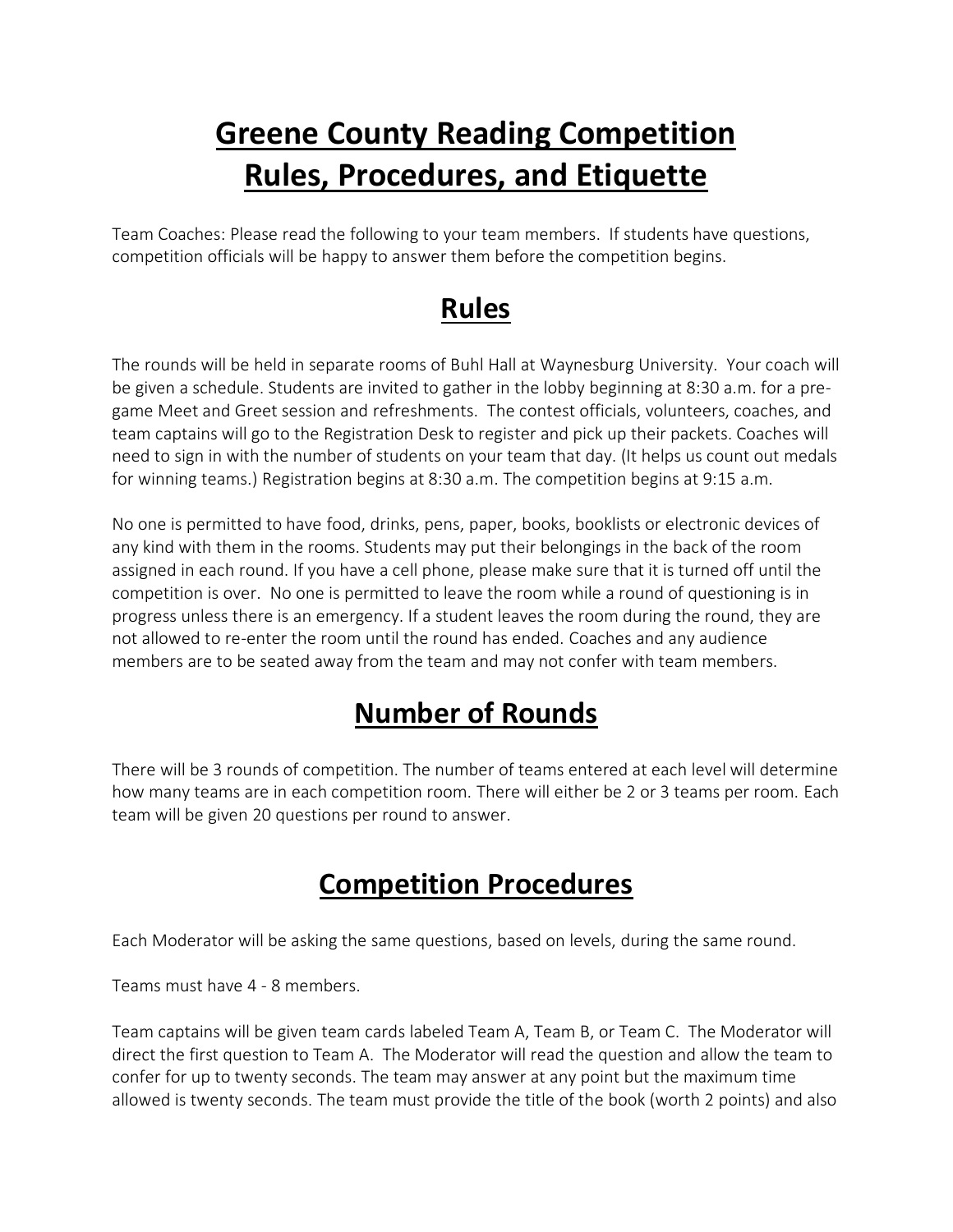provide the author's name (worth 1 point). The first answer given is the answer the moderator must accept. The last name of the author is sufficient in the first 3 rounds. However, if there is a need for tie-breaker rounds, the full name is expected during those for full credit.

An example question would be, "In what book does a girl named Dorothy meet a Scarecrow, a Tin Man, and a Cowardly Lion?" Title: The Wizard of Oz Author: L. Frank Baum.

\*Hint: It is to the team's advantage to whisper to each other, as something they say could give a clue to the other team.

If the team does not answer within the allotted 20 seconds, the Moderator will then say, *"Your answer please."* The team captain will provide the answer(s).

The Moderator will acknowledge if the team got 2 points (the title), 1 point (the author), both, or none.

-If Team A answers the title correctly, "2" is circled in its column. -If Team A answers the author correctly, "1" is circled in its column.

The second question on the sheet is directed to Team B, using the same procedure as outlined above. If there is a Team C in the room, the third question is directed to Team C. Each question will list which team is to answer each question.

After all questions are completed, the Scorekeeper will add all columns and read the team name and their scores to the room. Team captains will initial the score sheet to ensure the correct score was given to the correct team.

As soon as the scores are tabulated, the Moderator will also initial the score sheets and send them to the main office with the scorekeeper. Team scores will be posted in the office following each round.

A new round will not begin until all rooms are ready to begin a new round.

All teams will change rooms at the same time.

In the event of a tie, the tied teams will be given a set of tie breaker questions. This will be done before lunch.

Teams will not be dismissed to lunch until we have verified if there is a need for a tie-breaker.

Time will be allowed for lunch after the competition and before the awards.

Participants are asked to bring a lunch with them.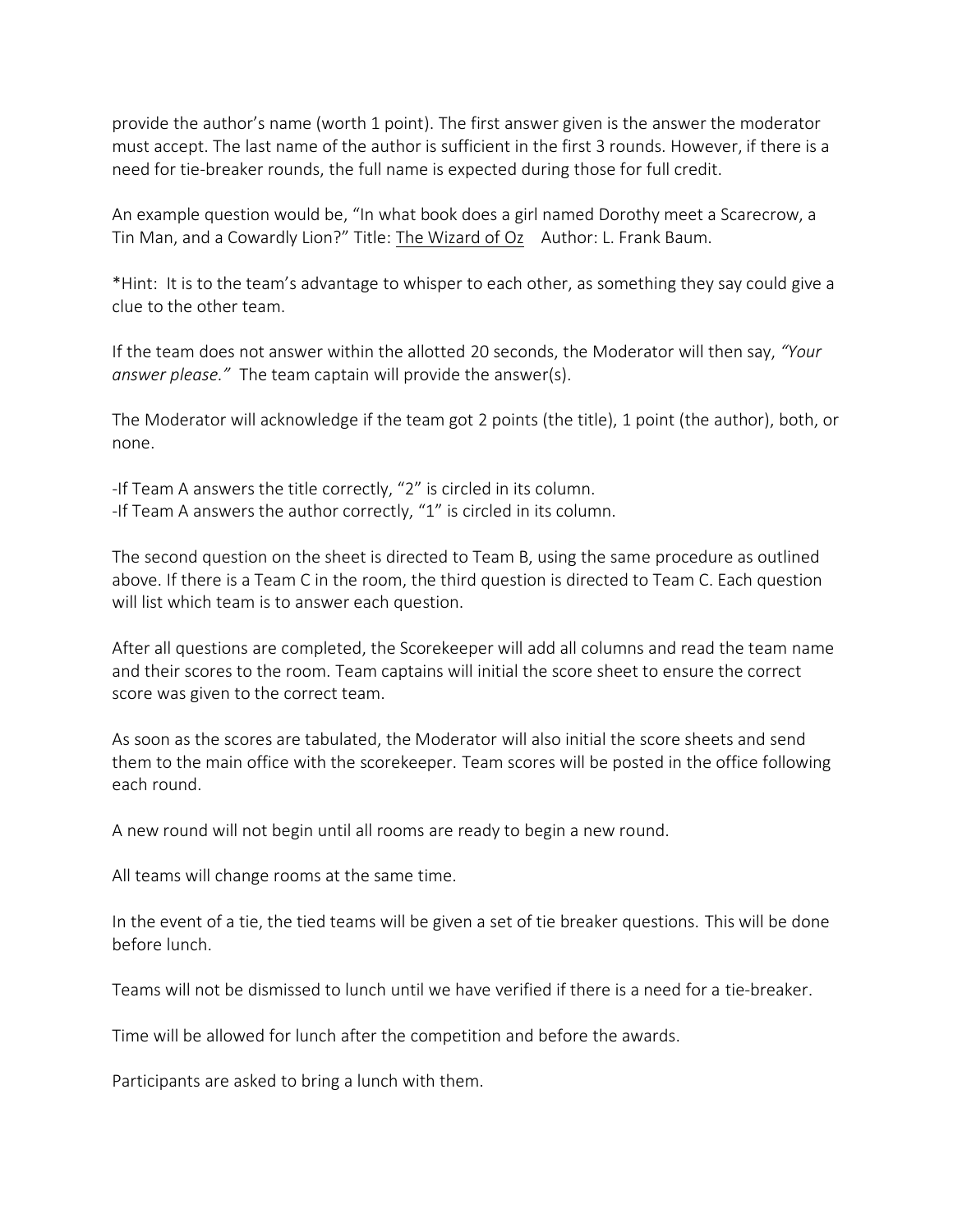#### **Spectators**

- The competition rounds take place in small classrooms. It is not designed to have a large number of spectators viewing the competition. However, parents/guardians wishing to attend and watch the competition will not be turned away. We just ask that you sit as far away from the teams as possible, follow the competition rules, and not interfere with the proceedings. Because we are allowing up to 3 teams per room this year, there may not be anywhere for spectators to sit during a given round.
- There is an awards ceremony after all the scores have been tallied. Parents/guardians are invited to attend at this time. There is more room in the dining hall area.

#### **Etiquette**

The Moderator has complete control in the competition area. No comments or discussion from the audience are permitted.

The Moderator will be the judge of each answer. The Moderator will make final decisions, and all students must abide by those decisions. Please remember that our Moderators and Scorekeepers are volunteers who have graciously donated their time so that we can hold this competition. The Moderators have not read the books; they can only accept what is written on their question form. The Moderator's decision to accept or reject an answer is final.

Our objective is to have fun. Good sportsmanship expresses itself by "Graciousness in Victory and Defeat." Most importantly, please have a great time!

#### **Tie Breakers**

In the event of a tie, we will do a tie breaker. After round 3 has ended, teams are to stay in their competition rooms. The office will tally TOTAL scores and see if there are ties for first, second, or third places at each level. Teams who need to participate in the tie breaker will do so before they go to lunch. Teams not in a tie will be excused to lunch.

The tie breaker will consist of quotes from the books at the teams' level. Each team will be given a sheet of quotes and a key that includes all the titles and authors from their level. They will write the corresponding letter for the title and number for the author of each quote. This will be